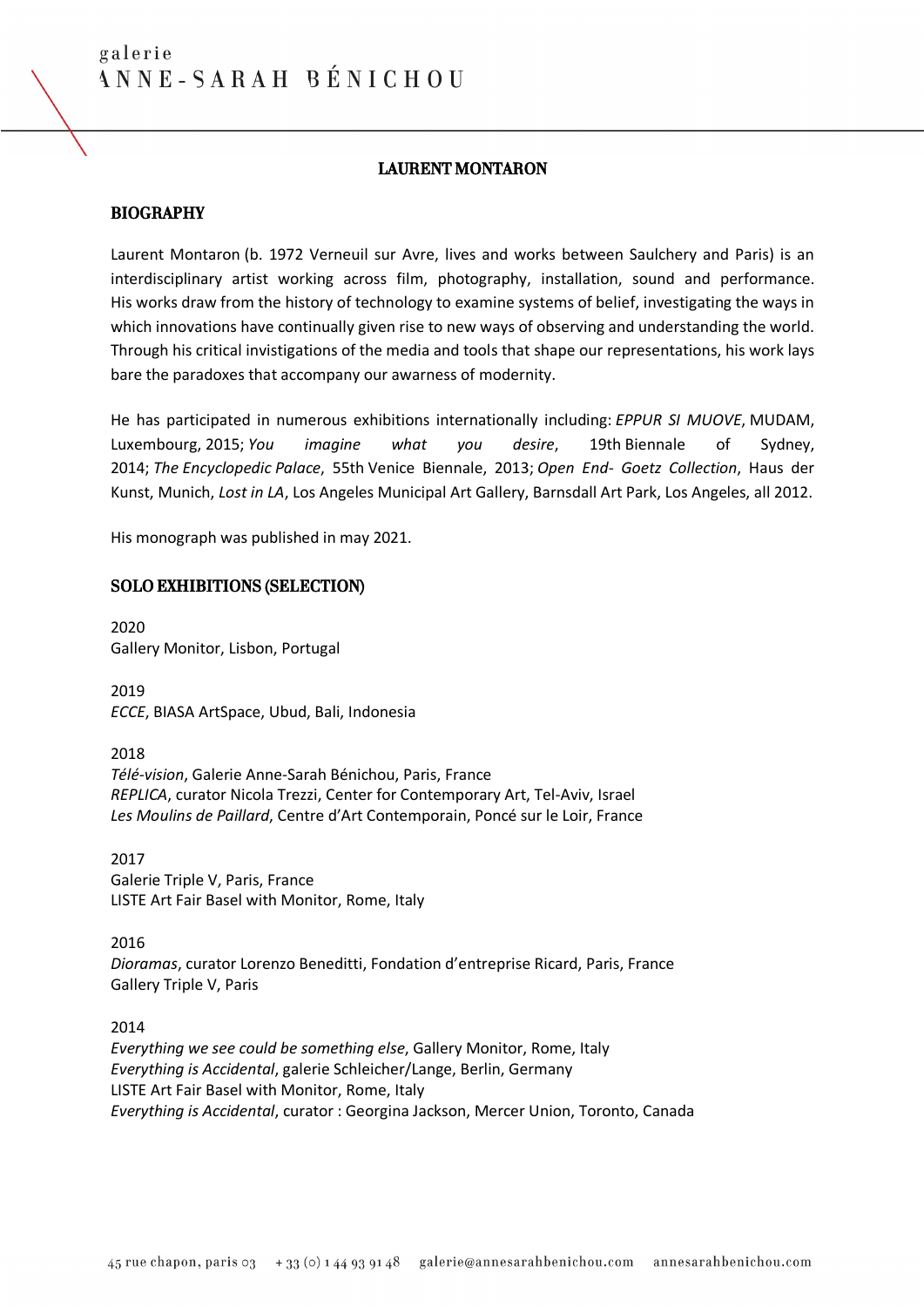2013

Pigna Project Space, Rome, Italy Prospectif Cinéma, Centre Pompidou, Paris, France

2012 Galerie Schleicher/Lange, Berlin, Germany

2011 Galerie Schleicher/Lange, Paris, France

2010

*PACE*, Kunsthaus Baselland, Basel, Switzerland *Refections*, Contemporary Art Gallery, Art Tower Mito, Ibaraki, Japan *Will there be a sea battle tomorrow?*, Centre Clark, Montreal – Québec, Canada

2009

IAC, Institut d'art Contemporain, Villeurbanne – Lyon, France *AYYLU*, FRAC Champagne-Ardenne, Reims, France

2008 Galerie Schleicher/Lange, Paris, France Kunstverein, Freiburg, Switzerland

2007 *In parallelen welten*, Museum für Gegenwartskunst, Siegen, Germany

2006

Galerie Schleicher/Lange, Paris, France LMAKprojects (Chelsea), New York, United- States Printemps de Septembre, Toulouse, France

2005

La Galerie, Centre d'art contemporain de Noisy-le-Sec, France

## GROUP EXHIBITIONS (SELECTION)

2021

*Kaléidoscope du réel*, Galerie Anne-Sarah Bénichou, Paris, France *Les Partis pris d'Anne-Sarah Bénichou*, curated by Henri Guette, Festival International du Livre et du Film d'art, Perpignan, France *Monts Analogues*, FRAC Champagne-Ardenne, Reims, France *2021 = 5*, exhibition celebrating the 5th birthday of the gallery, Galerie Anne-Sarah Bénichou, Paris, France

2020

*gerlach en koop. Was machen Sie um zwei? Ich schlafe*. Gesellschaft für Aktuelle Kunst (GAK), Bremen, Germany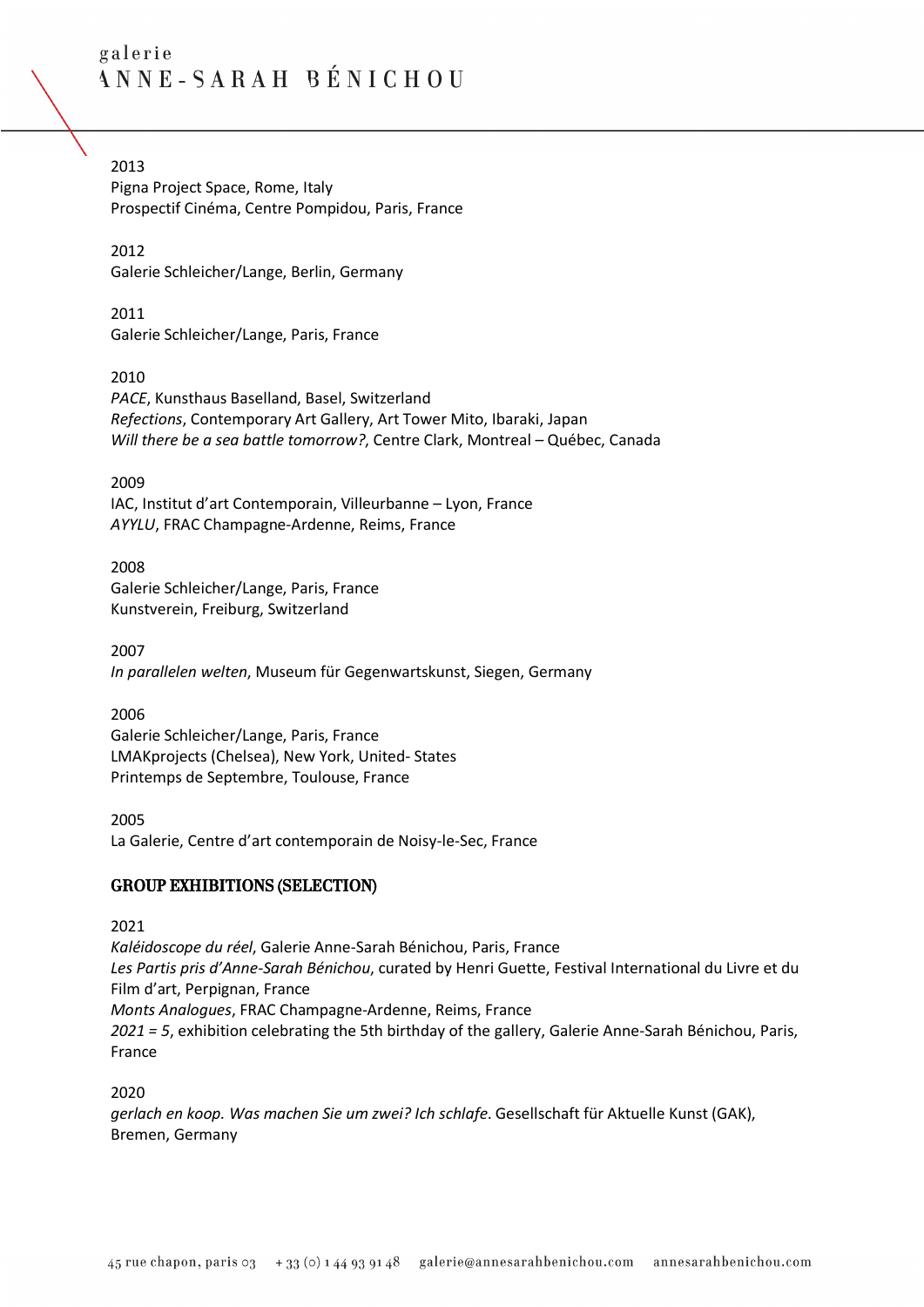### 2019

*Un autre monde / Dans notre monde*, Frac PACA, Marseille, France *Présence*, Galerie Anne Sarah Bénichou, Paris, France

#### 2018

*Feux liquides*, Galerie Triangle Bleu, Stavelot, Belgium *Kedem - Kodem - Kadima,* Center of Contemporary Art, Tel Aviv, Israel

### 2017

*Séquence 67. intérieur nuit*, Galerie Triple V *Entre deux infinis*, Galerie Anne-Sarah Bénichou, Paris, France *L'adresse Lizière*, ESACM, Clermont-Ferrand, France *En l'occurrence*, CEEAAC, Strasbourg, France FIAC Paris with Monitor, France

#### 2016

*Partition du silence*, Galerie Anne-Sarah Bénichou, Paris, France Inauguration au 5 rue du Mail, Triple V, Paris, France *Expérience sonore* , Musée d'Art Moderne de Troyes, Troyes , France *Corps Narratifs*, Domaine départemental de Chamarande - Centre d'art contemporain, Chamarande, France

#### 2015

*EPPUR SI MUOVE*, MUDAM, Luxembourg *Anatomies de l'automate,* curator : Paul Bernard, la Panacée, Montpellier, France

### 2014

*HELICOTREMA 2014*, Venice, Italy 19th Biennale of Sydney : *You Imagine What You Desire*, curator : Juliana Engberg, Sydney, Australia *Origini del film*, curator : Philippe-Alain Michaud, Pallazzo Grassi, Venice, Italy *Posterity is a Form of Spectator*, curator : Vittorio Santoro, Galerie Sobering, Paris, France

#### 2013

55. Esposizione Internazionale d'Arte, *Il Palazzo Enciclopedico* della Biennale di Venezia, curator : Massimiliano Gioni, Venise, Italy

*Nouvelles Vagues - Le Principe Galápagos*, Palais de Tokyo, Paris, France *A non-spatial continuum (…)*, galerie Schleicher/Lange, Berlin, Germany *Honey I rearranged the collection*, Collection Philippe Cohen, Passage de Retz, Paris, France *La Révolte et l'Ennui*, FRAC Auvergne, Clermont-Ferrand, France *Honey I rearranged the collection*, Collection Philippe Cohen, Petach Tikva Museum, Petach Tikva, Israel *Pièces Montrées*, Musée d'Art Moderne et Contemporain, Strasbourg, France *1966-1979*, IAC, Institut d'art contemporain Villeurbanne/Rhône-Alpes, Villeurbanne, France *Turns - Possibilities of performance*, Galerie Allen, Paris, France

*Buongiorno Blinky*, Académie de France, Villa Medicis, Roma, Italy

### 2012

*Performa 11 -* Performa, New York City, NY (US) *Open End*, Sammlung Goetz Collection, Haus der Kunst, Munich, Germany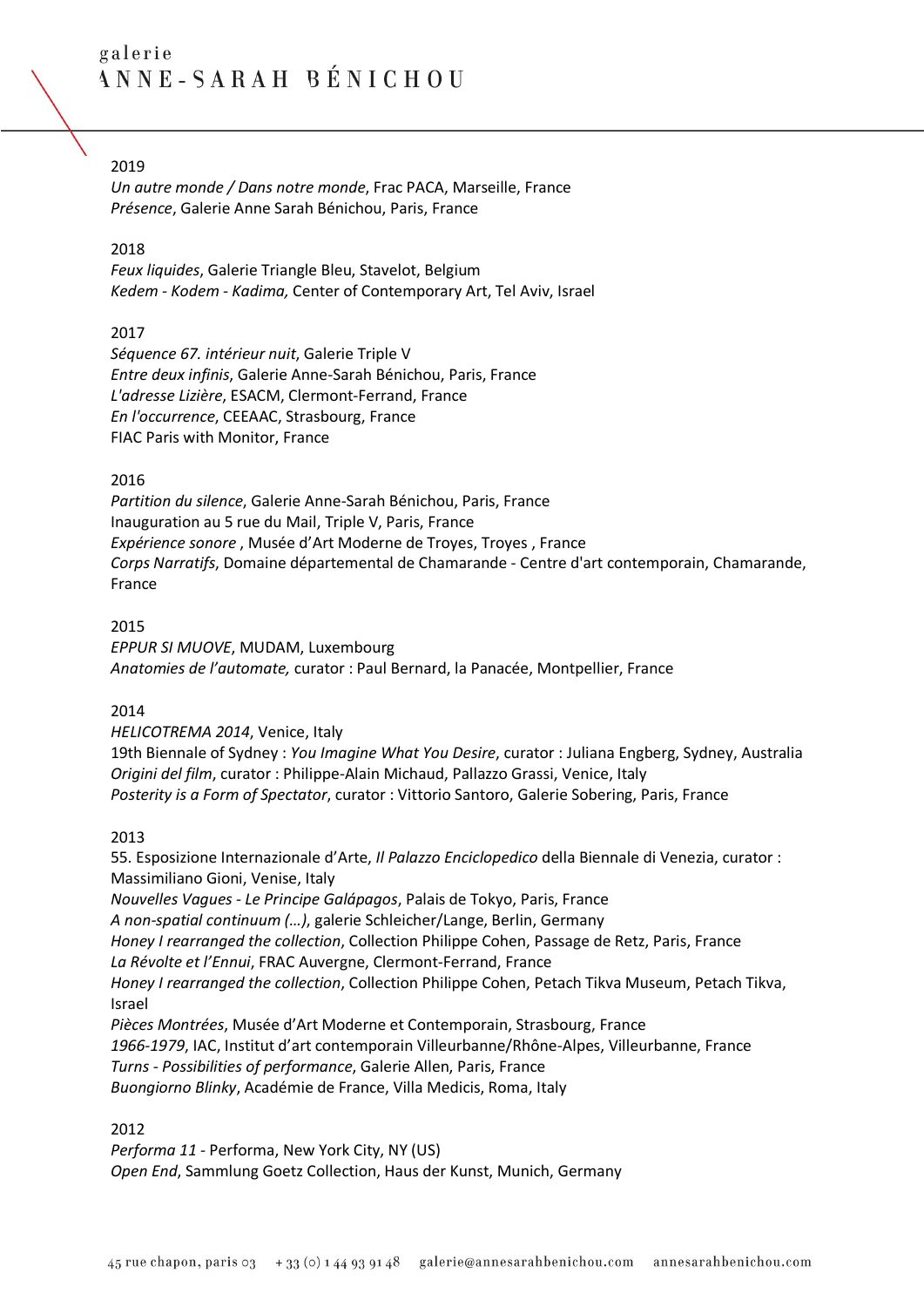*Lost in LA*, curator : Marc-Olivier Wahler, Los Angeles Municipal Art Gallery, Barnsdall Art Park, Los Angeles, United States

*Phoenix Artificier / Exposition Superamas / Phase 1*, CAN - Centre d'Art Neuchâtel, Neuchâtel, France *Champs d'éxpériences*, Centre international d'art et du paysage de l'île de Vassivière, Vassivière, France

*Oh, you mean cellophane and all that crap*, curator : Victoria Brooks, New York, United- States *Un nouveau Festival*, Centre Pompidou, Paris, France

*Air de Lyon*, curator : Victoria Noorthorn, Fundacion Proa, Buenos Aires, Argentina

*Futur Antérieur*, La Galerie du Jour agnès b., Paris, France

*Le Mont Analogue*, Galerie Florence Léoni, Paris, France

*The Poster Show*, Galerie Carlier | Gebauer, Berlin, Germany

*Collection 12*, IAC- Institut d'art contemporain Villeurbanne/Rhône-Alpes, Villeurbanne, France *Roma - The Road to Contemporary Art*, curator : Chris Sharp, Macro Testaccio, Rome, Italy

*Futur Antérieur*, La Galerie du Jour agnès b., Paris, France

#### 2011

*Homo Ludens* - *Act II*, Motive Gallery, Amsterdam

*Performa 11*-Performa, New York City, United-States

*Les amis de mes amis sont mes amis*, hommage à Ján Mančuška - Galerie Jocelyn Wolff, Paris, France *Roma - The Road to Contemporary Art*, curator : Chris Sharp, Macro Testaccio, Rome, ITaly *Dans le Palais de Cristal*, curators : Pascal Beausse, Pascale Cassagnau, CA'ASI, Venice, Italy *AEther*, Un nouveau Festival, Centre Pompidou, Paris, France

*Une Terrible Beauté Est Née*, curator : Victoria Noorthoorn, 11e Biennale de Lyon, Lyon, France *OUT-OF-SYNC, Les paradoxes du temps*, Curators: Christophe Gallois, Marie-NoëlleFarcy, Clément Minighetti, MUDAM - Musée d'Art Moderne Grand-Duc Jean, Luxembourg

### 2010

*Prospective XXIè siècle*, Le Plateau, FRAC Ile de France, Paris, France *Collection 10*, IAC - Institut d'art Contemporain, Villeurbanne, France *Le Carillon de Big Ben*, Centre d´art contemporain d´Ivry - le Credac, Ivry sur Seine, France *Ellipse / Eclipse*, galerie Schleicher/Lange, Paris, France *Ellipse / Eclipse*, Galerija Gregor Podnar, Berlin, Germany *Reflections*, Contemporary Art Gallery, Art Tower Mito, Ibaraki, Japan

### 2009

*Ce que j'ai sous les yeux*, Musée d'art et d'histoire de Saint-Denis, Saint-Denis, France *Recent Acquisitions*, Muséee d'art moderne de la ville de Paris, Paris, France *Cargo Manifest*, Bayrische Staatsoper, Munich, Germany *The Filmic Conventions*, FormContent project space, London, England *SOUND OF MUSIC*, Turner Contemporary Project Space, Margate/Kent *ANTIDOTE 5*, Galerie des Galeries, Paris, France *The red Thread*, Galerie Dana Charkasi, Vienna, Austria *New Acquisitions FRAC*, Fond Régional d'Art Contemporain d'Aquitaine, Agence culturelle départementale Dordogne-Périgord, France *OF OTHER SPACES*, Canzani Center Gallery / Bureau for Open Culture at Columbus College of Art & Design, Columbus, Ohio, United- States *Foyer: Language and space at the border*, CAC - Contemporary Art Center, Vilnius, Lituania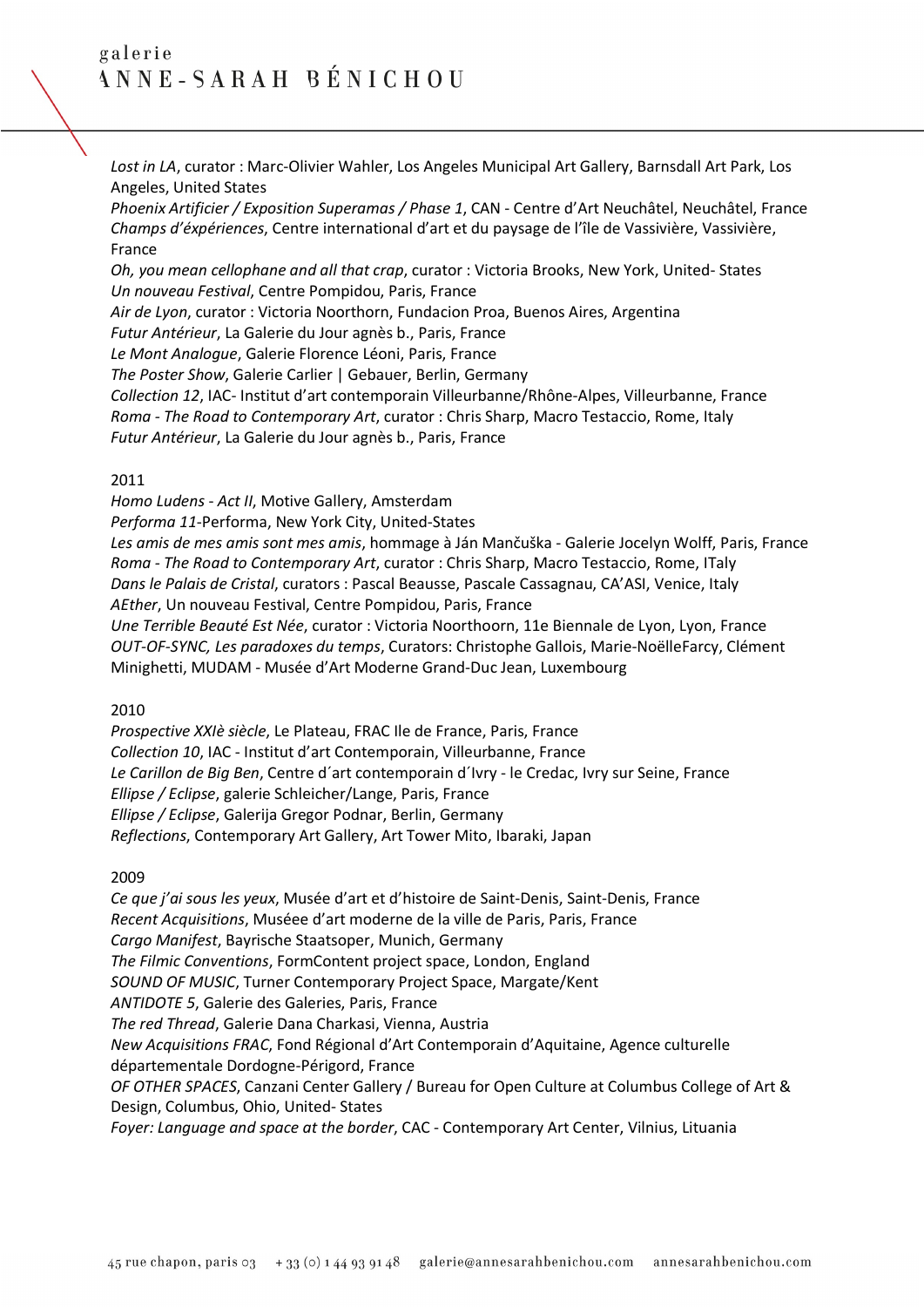### 2008

*La fête est permanente / The eternal network*, FRAC Champagne Ardenne, Reims, France *SOUND OF MUSIC*, Collection FRAC Nord-Pas de Calais, Tri Postal, Lille, France *Unknown land*, elastic, Malmö, Sweden *Modern ruin*, Gallery of Modern Art, Brisbane, Australia *Conspire Transmediale-Festival for art and digital culture*, House of World Cultures, Berlin, Germany *MITIM*, Centre d'art Mira Phalaina, Maison Populaire, Montreuil, France *The Krautcho club / in and out of place*, Projectspace 176, London, England *Translation. Video Works from the Public Collections of France*, Moscow museum of modern art - MMOMA, Moscow, Russia

#### 2007

*Énigme et déchiffrement*, screening as part of MONUMENTA, Grand Palais, Paris, France *In parallelen welten*, Museum für Gegenwartskunst, Siegen, Germany *ANTIDOTE 3*, Galerie des Galeries, Paris, France *Début de siècle*, Musée départemental d'art contemporain de Rochechouart, Rochechouart, France *Intouchable - l'idéal transparence*, Museo Patio Herreriano, Valladolid, Spain *Dark matter*, artnews projects, Berlin, Germany *Je est-il, je sont-ils ?*, Abbaye Saint-André, centre d'art contemporain, Meymac, France *Des mondes perdus*, CAPC musée d'art contemporain, Bordeaux, France *La Fête*, Silkaporn University, Bangkok, Thailand *Free Electrons – Videos of the Lemaître Collection*, International Center for Contemporary Culture, San Sebastian, Spain *VERGÄNGLICHKEIT*, galerie Schleicher/Lange, Paris, France *I am a future melancholic* (screening), Tate Modern, London, England *Inky toys affinitas*, Cerealart, Philadelphia, United-States *Partners in crime*, gallery MC, New York, United-States *Various small fires*, Royal College of Art, London, England

### 2006

*L'usage du monde*, Museum of Modern and Contemporary Art Mali Salon, Rijeka, Croatia *Dormir, Rêver…et autres nuits*, CAPC, Musée d'art contemporain, Bordeaux, France *The last generation*, Apexart New York à la galerie Jousse Entreprise, Paris, France *Noir c'est la vie*, Abbaye Saint-André, centre d'art contemporain, Meymac, France *Usuals suspects*, Bureau d'Hypothèses Université Paris 1 Pantheon Sorbonne, Paris, France *Supernova*, Domaine Pommery, Reims, France *Accords excentriques*, Centre artistique et culturel Domaine de Chamarande, Chamarande, France Action, FRAC Provence-Alpes-Côte d'Azur, Marseille, France *Intouchable*, Villa Arson, Nice, France *Printemps de Septembre*, Toulouse, France

#### 2005

*The last generation*, Apexart, New York, United States *I Still Believe in Miracles*, ARC / Musée d'Art Moderne de la Ville de Paris, France *Radiodays*, De Appel, Amsterdam, Netherlands

#### 2004

*Célébration ! Onde clair*, FRAC Champagne-Ardenne, Reims, France *Video window box /White box*, Cohan and Leslie, New York, United- States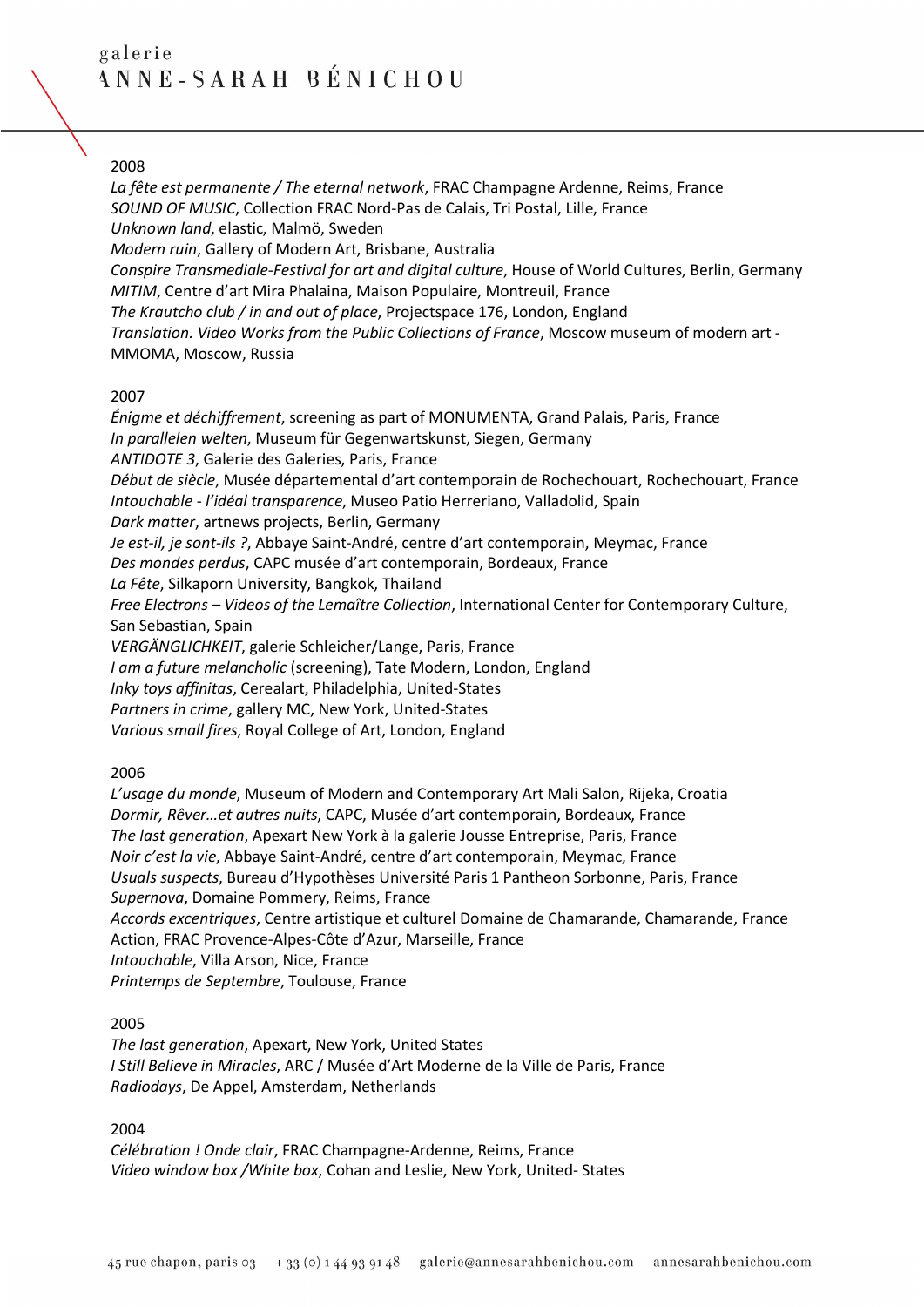*SubréelL*, MAC, Marseille, France *Mental shift's*, UKS Gallery, curators : gb agency, Oslo, Norway *Promotion*, Espace Ricard, Paris, France

2003

International Studio and Curatorial Program Open Studios, New York, United-States *Faits et gestes / Dispositifs d'exposition*, Arles, France *Susspendu*, f a projects, Curated by Caroline Ferreira and Marianne Lanavère, London, England

2002 *Subréel*, MAC, Marseille, France

## PERFORMANCES

#### 2013

*A theatre Cycle : PARFUMS POURPRES DU SOLEIL DES PÔLES*, musical performance in collaboration with Ulla von Brandenburg, Julien Discrit, Thomas Dupouy, Nomas Foundation al Teatro Valle Occupato, Rome, Italy

#### 2011

PERFORMA 11, The Invisible Message, New York, United-States *PARFUMS POURPRES DU SOLEIL DES PÔLES*, musical performance in collaboration with Ulla von Brandenburg, Julien Discrit, Thomas Dupouy, South London Gallery, London, England

2010

*PARFUMS POURPRES DU SOLEIL DES PÔLES*, musical performance in collaboration with Ulla von Brandenburg, Julien Discrit, Thomas Dupouy, Eglise Saint Séverin, Paris, France

#### 2009

*PARFUMS POURPRES DU SOLEIL DES PÔLES*, musical performance in collaboration with Ulla von Brandenburg, Julien Discrit, Thomas Dupouy, STUK, Leuven, Belgium Le nouveau festival, *PARFUMS POURPRES DU SOLEIL DES PÔLES*, musical perfromance in collaboration with Ulla von Brandenburg, Julien Discrit, Thomas Dupouy, Centre Pompidou, Paris, France

## PUBLICATIONS

Laurent Montaron, Monographic catalogue, Mousse publishing, 2021

### PUBLIC COLLECTIONS (SELECTION)

Musée d'art Moderne de la Ville de Paris, France Musée d'art contemporain de la Haute-Vienne, Rochechouart, France IAC, Villeurbanne / FRAC Rhône Alpes, France Fonds National d'Art Contemporain, Paris, France FRAC Alsace, Sélestat, France FRAC Aquitaine, Bordeaux, France FRAC Champagne-Ardenne, Reims, France FRAC Ile de France, Paris, France